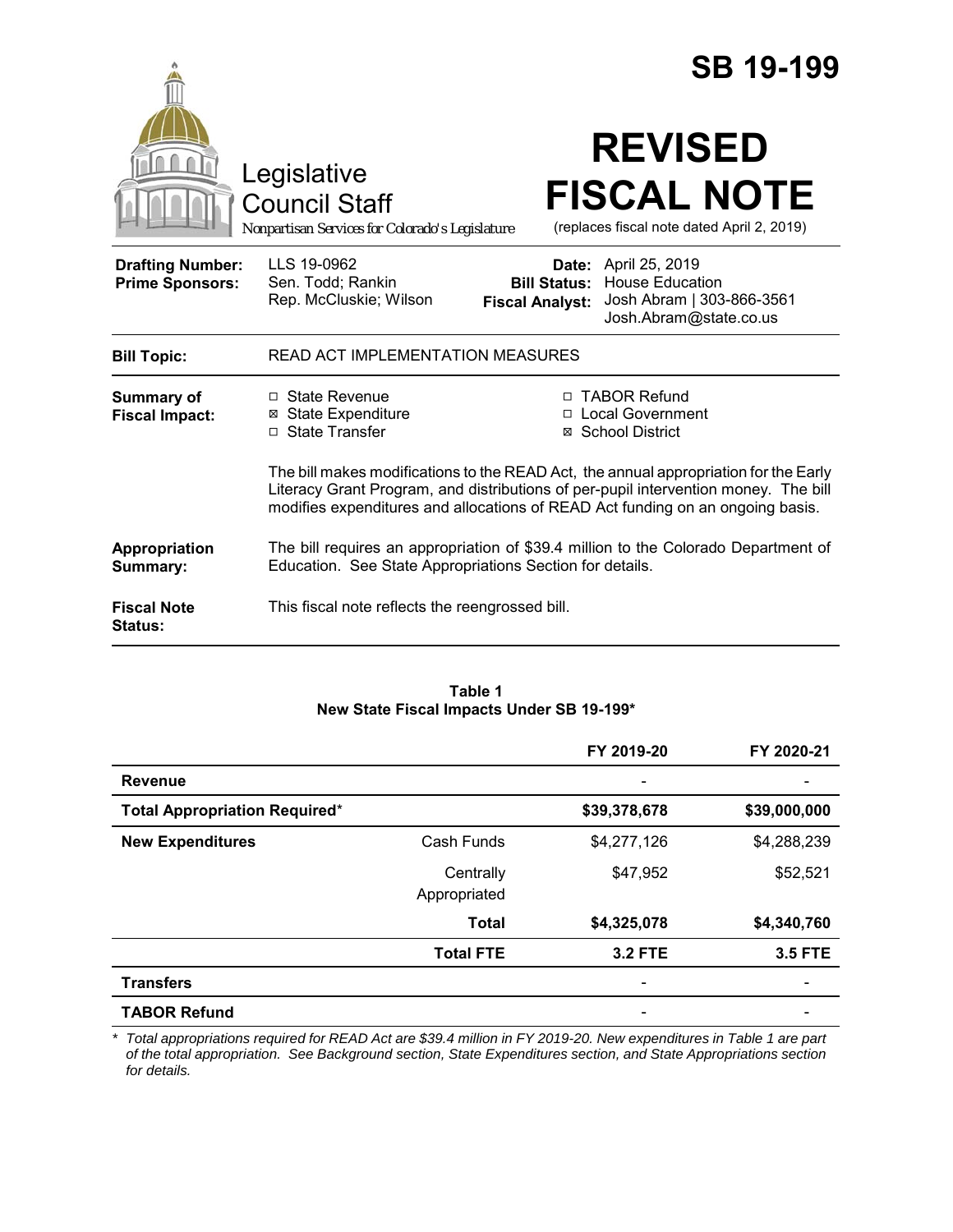## **Summary of Legislation**

The bill makes several statutory changes to the Colorado Reading to Ensure Academic Development Act (READ act) and its implementation by the Colorado Department of Education (CDE), public schools, and school districts.

**Local education providers.** Under current law, each local education provider (LEP) must ensure that early grade learners receive the instructional programming and services necessary to ensure the required reading skills for academic success in later grades. This bill requires that the programming and services be evidence-based and focus on reading competency in the areas of phonemic awareness, phonics, vocabulary development, reading fluency, and reading comprehension. If a student's reading skills are below grade-level expectations or the student is identified as having a significant reading deficiency, LEPs must employ multi-tiered systems of support, which at a minimum must include a daily literacy block of research-based instruction.

No later than July 1, 2020, the bill requires that LEPs include additional information, including designated curriculum and intervention programs, in the annual READ plan the LEP submits to CDE. No later than the beginning of the 2021-22 school year, each LEP that receives per-pupil intervention money or grants from the Early Literacy Grant Program, must ensure that each early grade teacher successfully completes evidence-based training in teaching reading. The specified training may be included in a teacher preparation or literacy program at an institution of higher education, provided by the CDE, or provided by the LEP. If requested by an LEP, the CDE must provide the training at no cost. LEPs must submit evidence to the CDE that teachers have successfully completed the training.

**State Board of Education (SBE).** The SBE must adopt additional rules for the READ Act that address time frames and procedures for LEPs to submit specified information to the CDE concerning the use of per-pupil intervention money.

**Colorado Department of Education.** The CDE must add technology tools to an existing advisory list of evidence-based instructional programming and professional development for reading instruction. The bill adds selection criteria for professional development programs included in the advisory list. Under current law, the CDE provides technical assistance related to READ Act implementation to LEPs upon request. The bill requires that CDE provide evidence-based training in teaching reading at no cost to LEPs that request it, and provides up to \$2,750,000 for this purpose. The CDE must provide this assistance to LEPs that are accredited with a turnaround plan, or are required to adopt a turnaround plan.

**Public information campaign.** Beginning in FY 2019-20, the CDE must contract with an outside entity to develop and implement a public information campaign related to the importance of reading and to highlight LEPs that are achieving success. The bill limits this expense to \$500,000 annually.

**Professional evaluation.** No later than October 1, 2019, the CDE must issue a request for proposals to contract with an entity to act as an independent evaluator of the use of per-pupil intervention money and money received through the Early Literacy Grant Program, and to conduct a multi-year evaluation to determine whether the student outcomes achieved by LEPs meet the goals of the READ Act. The bill specifies criteria for selecting the evaluator and components that must be included in the performance evaluation. The evaluation must be completed by July 1, 2021, and included in the CDE's 2021 SMART Act report. The bill limits this expense to \$750,000 annually.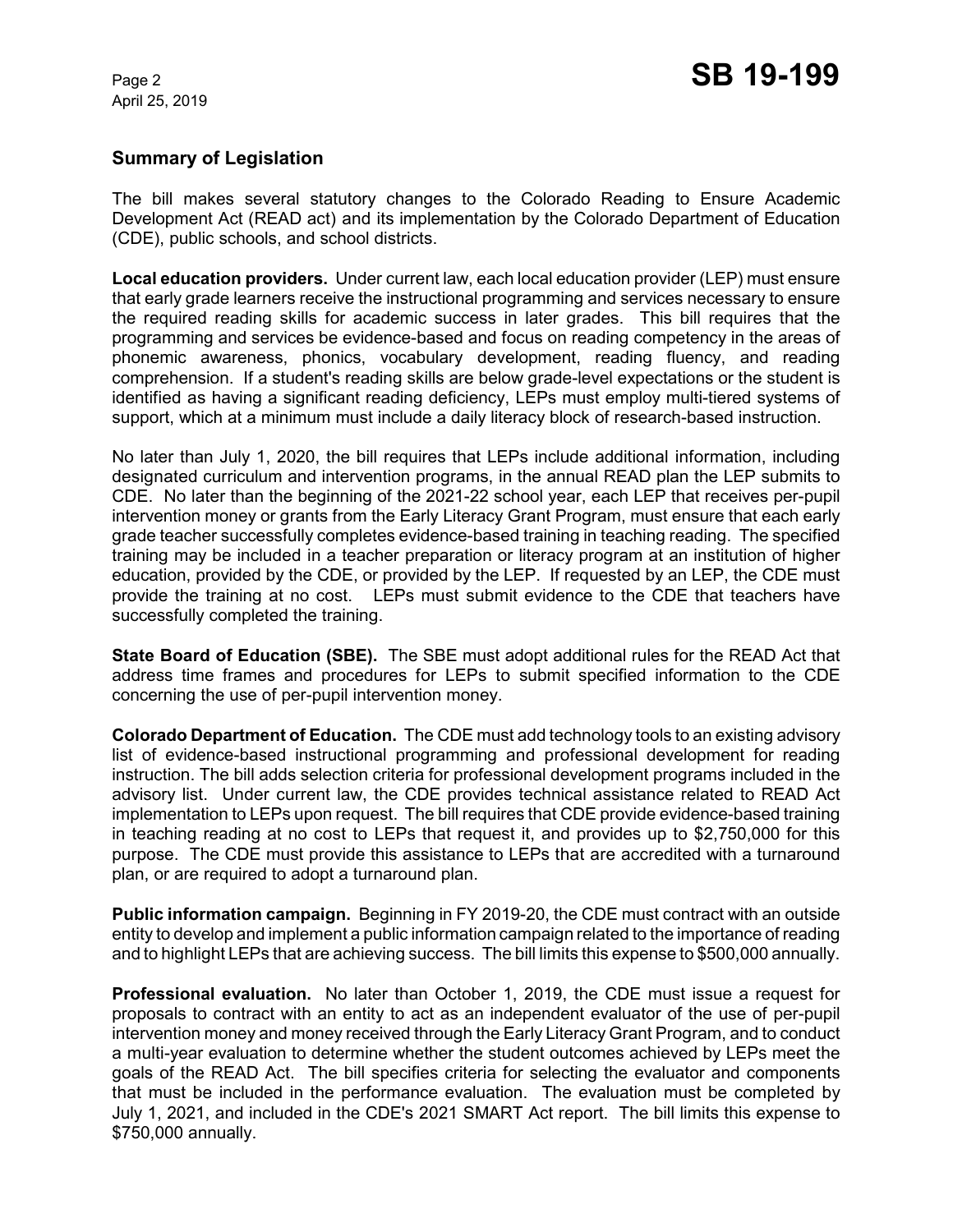**READ Act funding.** Under current law, the CDE uses \$1.0 million of the annual READ Act appropriation to provide professional development to LEPs, up to \$5.0 million for grants from the Early Literacy Grant Program, and up to one percent for administrative overhead. Of the amount that remains after all required expenditures, the CDE must use 10 percent to award grants through the Early Literacy Grant Program, and 90 percent for per-pupil intervention funding to LEPs.

For FY 2019-20, the bill requires that CDE spend up to \$500,000 for the public information campaign, up to \$750,000 for an independent evaluator, and up to \$2,750,000 to provide evidence-based training in teaching reading. If the actual demand for training exceeds the anticipated demand, the CDE may request a supplemental appropriation for this purpose. Of the amount that remains after these FY 2019-20 allocations, the CDE must allocate \$2,500,000 for early literacy grants and the remaining amount to LEPs as per-pupil intervention money.

Beginning with FY 2020-21, the CDE must use funding for the READ Act to implement the public information campaign, to pay an independent evaluator, to implement the grant program, to allocate per-pupil intervention money, to pay for training and technical assistance to LEPs, and to fulfill administrative requirements. The specific amount for each purpose will be determined by the General Assembly in the Long Bill.

**Per-pupil intervention money.** To receive per-pupil intervention money, LEPs must annually report specified information to the CDE, including a budget with a narrative explanation for the use of per-pupil intervention money. In order to receive the per-pupil intervention money, an LEP must submit to the CDE evidence that the LEP is in compliance with teacher training requirements and, subject to approval by the CDE, the specified uses of intervention funding. Throughout the fiscal year, the CDE must monitor and, if necessary, audit each LEPs' use of per-pupil intervention money. The bill specifies the approved uses of per-pupil intervention money by LEPs. LEPs may retain up to 15 percent of annual per-pupil intervention money for use in the following budget year; if the LEP retains more than this amount, the CDE must reduce the following budget year allocation to the LEP by the excess amount retained.

**Early Literacy Grant Program.** Finally, this bill modifies the Early Literacy Grant Program to permit the State Board of Education to award a grant to a school district or to individual schools in a district. The bill also modifies award criteria used to select grant recipients. The SBE may renew a grant award only if an independent evaluator determines that the program has been effective, and the LEP requests an extension. If the evaluation determines the program is not effective, the SBE may not extend or renew the grant. The bill expands some of the reporting requirements for LEPs receiving an early literacy grant.

### **Background**

The READ Act is currently funded with an annual transfer of \$34.0 million from the State Education Fund to the Early Literacy Cash Fund, and a direct appropriation of \$5.4 million from the Marijuana Tax Cash Fund. Of this amount, the CDE retains about \$340,000 for administrative purposes, which supports 9.0 FTE. With the additional FTE required to implement this bill, total FTE for administration increases to 12.2 FTE beginning with FY 2019-20. See State Expenditures section for details.

Funding for the READ Act is typically provided in the annual appropriations act (the Long Bill). For FY 2019-20, the Long Bill does not contain READ Act funding, which instead must be appropriated either in this bill, or another bill. New state expenditures identified in this fiscal note are assumed to be part of the total appropriation.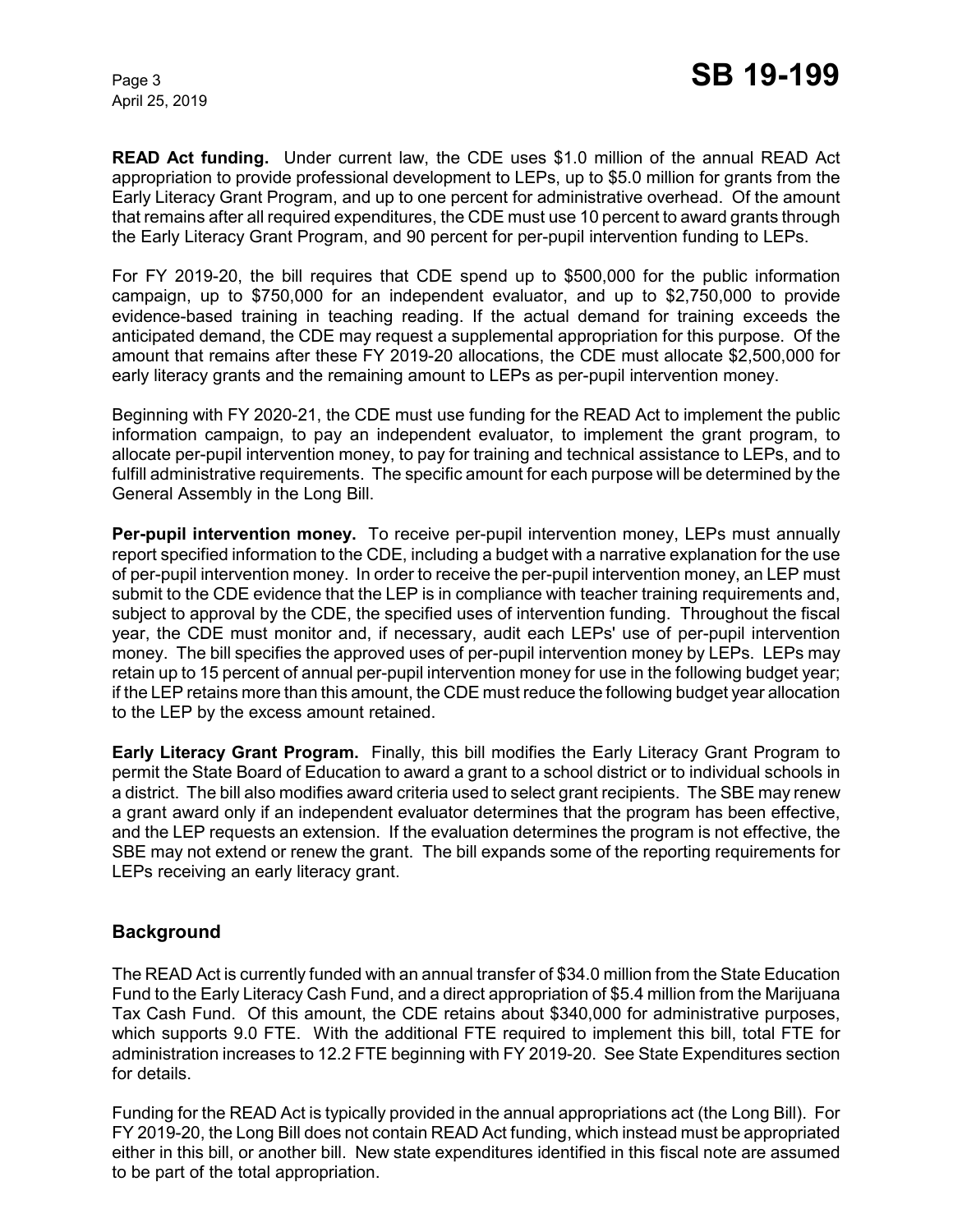# **State Expenditures**

The bill requires the entire amount of READ Act funding totaling \$39,378,678 in FY 2019-20. Of that total appropriation, about \$4.3 million and 3.5 FTE are new expenditures as a result of this bill, which change the allocation of the remaining appropriation in per-pupil intervention funding and grants from the Early Literacy Grant Program. New state expenditures are displayed in Table 2 and described below. New allocations of the full appropriation are displayed in Table 3.

|                                          |                   | FY 2019-20     | FY 2020-21     |
|------------------------------------------|-------------------|----------------|----------------|
| <b>Colorado Department of Education</b>  |                   |                |                |
| <b>Personal Services</b>                 |                   | \$264,198      | \$289,781      |
| Operating & Capital Outlay               |                   | \$16,959       | \$3,325        |
| <b>CDE Evidence-Based Training</b>       |                   | \$2,702,557    | \$2,702,557    |
| <b>Travel and Expense Reimbursements</b> |                   | \$43,413       | \$42,577       |
| <b>Public Information Campaign</b>       |                   | \$500,000      | \$500,000      |
| <b>External Program Evaluator</b>        |                   | \$750,000      | \$750,000      |
| Centrally Appropriated Costs*            |                   | \$47,952       | \$52,521       |
|                                          | <b>Total Cost</b> | \$4,325,079    | \$4,340,761    |
|                                          | <b>Total FTE</b>  | <b>3.2 FTE</b> | <b>3.5 FTE</b> |

### **Table 2 New Expenditures Under SB 19-199**

 *\* Centrally appropriated costs are not included in the bill's appropriation.*

**Personal services.** The bill increases personal service costs and related operating and capital outlay for the CDE to provide evidence-based training in teaching and technical assistance to LEPs accredited with a turnaround plan. The CDE must also monitor the creation and implementation READ Act plans, receive and process additional data collected from LEPs, and review and approve plans for all school districts, charter schools, and boards of cooperative educational services. Additional program staff are required to manage an expanded Early Literacy Grant Program, and to manage two additional external contracts for a public information campaign and a professional program evaluator.

**Evidence-based training.** The bill requires that the CDE offer evidence-based training in teaching reading at no cost to LEPs that request it and provides up to \$2,750,000 for this purpose. There are about 21,500 teachers in kindergarten through third grade that must successfully complete an evidence-based training in teaching reading. Some districts will use institutions of higher education or arrange for this professional development out of existing district budgets. This analysis assumes that 25 percent (5,375) of these teachers will receive evidence-based training from the CDE, increasing state costs to purchase training materials, compensate trainers, reimburse participants for travel and expenses, rent venues and provide catering, and reimbursing LEPs for substitute teachers. These expenses are assumed to be spread evenly across FY 2019-20 and FY 2020-21.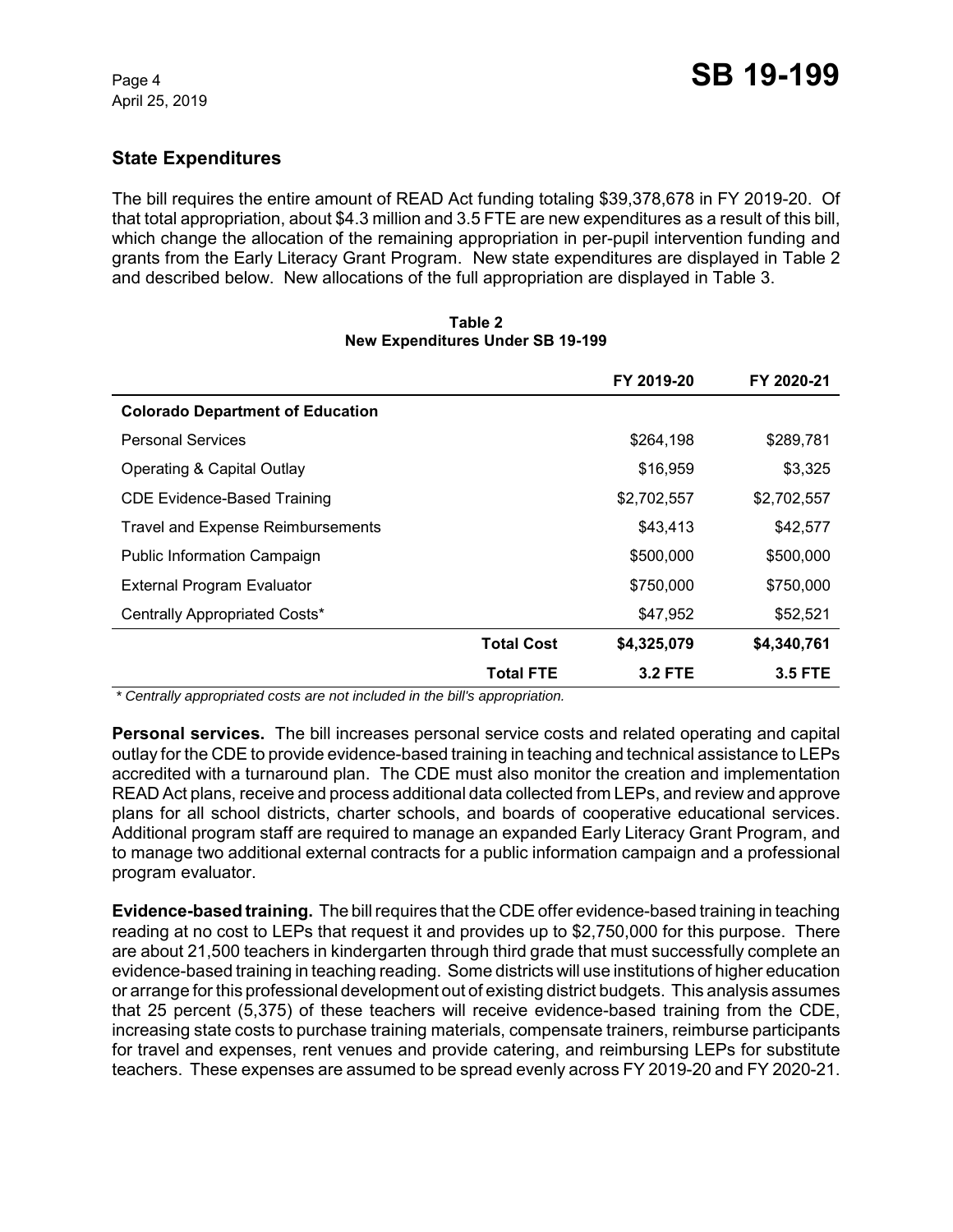**Public information campaign and professional evaluator.** The bill requires that an outside contractor implement a public information campaign, and that the CDE contract with a professional evaluator. The bill limits the public information contract at \$500,000 annually. The CDE will have some additional expenses related to procurement, and staff support of these contracts. Those expenses are assumed to be paid within these amounts.

**Centrally appropriated costs.** Pursuant to a Joint Budget Committee policy, certain costs associated with this bill are addressed through the annual budget process and centrally appropriated in the Long Bill or supplemental appropriations bills, rather than in this bill. These costs, which include employee insurance and supplemental employee retirement payments, are estimated to be \$47,952 in FY 2019-20, and \$52,521 in FY 2020-21.

**Total READ Act funding distribution.** Table 3 displays the total appropriation for READ Act implementation, including the new expenditures under this bill, and the resulting distribution of funding between grants, training, administration, evaluation, public information, and per pupil intervention funding. This bill adds 3.5 FTE to the existing 9.0 FTE for a total ongoing personal services cost of 12.0 FTE.

| <b>Early Literacy Competitive Grants</b>                        | \$7,876,155                     |
|-----------------------------------------------------------------|---------------------------------|
| Evidence-Based Training                                         | \$2,702,557                     |
| Department Administration, Technical Assistance, and Monitoring | \$1,664,570                     |
| Independent Evaluation                                          | \$750,000                       |
| Public Information Campaign                                     | \$500,000                       |
| Per Pupil Intervention Funding                                  | \$25,885,396                    |
| <b>Total Appropriation FY 2019-20</b><br><b>Total FTE</b>       | \$39,378,678<br><b>12.0 FTE</b> |

#### **Table 3 Total Expenditures and Allocations READ Act Funding FY 2019-20**

# **School District Impact**

The bill increases workload and costs for all LEPs. The bill requires that LEPs prepare and submit additional information in their annual READ Act plan, report data to the CDE related to student reading competency and uses of per-pupil intervention funding, and provide a minimum amount of reading intervention services to students who are reading below grade level. These provisions increase staff needs in most districts, charter schools, and boards of cooperative educational services that run public schools.

Although the bill requires that CDE provide a evidence-based training for reading education, some LEPs will chose to provide this training without state assistance, increasing costs for LEPs to provide this training or arrange for outside professional development for their early grade educators.